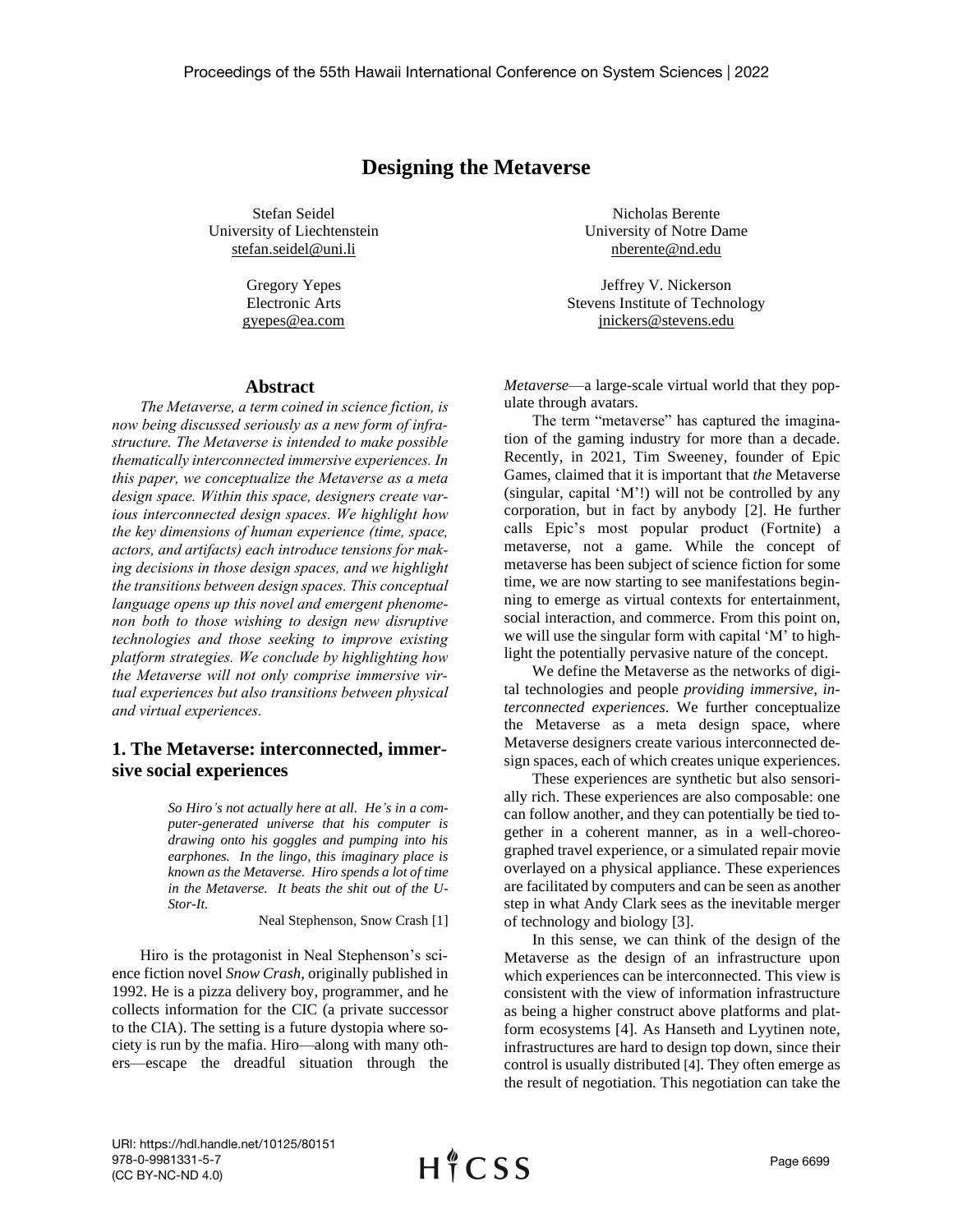form of a conflict and resulting compromise among actors with different goals [5]. The Metaverse infrastructure will need to involve not only interoperability standards but also running systems. Every virtual experience will need to render data into sensory input, and this might involve a great deal of computation to represent the same state to large number of people in a shared experience. Moreover, movement across experience clusters, the universes of the Metaverse, might involve translations of currencies, artifacts, and ontologies. While one potential future involves a Metaverse constituted in a walled garden run by a technology company, another future involves a fully distributed infrastructure, along the lines of, but more general than the burgeoning area of decentralized finance and related distributed ledger schemes [6].

The Metaverse is a distinct socio-technical phenomenon [7] that now exists in different academic and popular discourses. First, it is built on the complex technology stack that we call the Internet and requires advanced computational capabilities to visualize complex 3D worlds. Second, these worlds need to fit a likewise complex social system that participates and actively shapes this world. The objectives—both instrumental and humanistic—cannot be defined in terms of conventional information systems. Conventional information systems represent some real-world phenomenon, augment a physical device, or constitute a game where some player pursues some goal. The Metaverse builds on the confluence and integration of varied immersive social experiences that move beyond the physical limitations of what we commonly perceive to be the real world, and it may play an important role for a variety of social activities and economic transactions [8-10]. It is not simply the next generation of video games or a new type of virtual reality. The Metaverse reflects ideas such as a-teleological systems [11] and highlights emergence, evolution, and open-endedness. This is contrary to common information systems that typically meet some specific—mostly instrumental purpose and have confined boundaries. Designing for the Metaverse means designing for open-endedness, emergence, and experiences that transcend established boundaries. It is much more akin to remixing, with an emphasis on recombination and the generation of variation [12] than it is to optimization, which emphasizes convergence to a particular outcome.

Therefore, if an organization or an individual were to attempt to start strategically positioning itself for this future Metaverse, it is important to think through how this dynamic context may be structured. In this paper, it is our intention to provide conceptual foundations that open up this novel and emergent phenomenon for thinking about the Metaverse from a design and strategic perspective. At its core, the Metaverse is about providing interoperation between diverse platform ecosystems. We can broadly conceive of software platforms as "the extensible codebase of a software-based system that provides core functionalities shared by the modules that interoperate with it and the interfaces through which they interoperate" [13, p. 675]. Beyond particular platforms are platform-based ecosystems that are the sum of the platform and the modules that are available through that platform. Platform ecosystems facilitate interactions among distinct groups, such as developers of modules and users of those modules [14]. The Metaverse, as an integrator of these ecosystems, will have as stakeholders some groups who will provide experiences, others who will consume experiences, and others who will do both. Many of these stakeholders are actively attempting to define standards. Because of the unpredictable, remixed and reformulated, experience-based quality of the Metaverse, standardization will be important, but it is unlikely that current standards efforts will adequately define this complex, emergent, experiential landscape.

We proceed as follows. The next section describes some Metaverse foundations, highlighting how the term has been used in different fields and from different perspectives, but where the key reoccurring elements are experience and interconnectedness. We then turn to the key dimensions of human experiences (space, time, actors, and artifacts) that, together with fundamental ideas from the sciences of the artificial (design as problem solving, modularization to manage complexity and to allow for emergence), provide the conceptual foundation for our development. Our conceptual development suggests that the Metaverse is a meta design space (from the perspective of the designer role) and a meta experience space (from the perspective of the user role) allowing for the integration and interconnection of various design spaces and associated design experiences. We discuss our conceptualization in relation to platform ecosystems and standards as well as layered modular architectures, and we conclude by sketching how an artificially intelligent architecture might enable this eventual ecosystem of platform ecosystems.

# **2. Metaverse foundations**

Dionisio and colleagues [9] describe the Metaverse as moving "from a set of independent virtual worlds to an integrated network of 3D virtual worlds" [p. 34:2] that "constitutes a compelling alternative realm for human sociocultural interaction" [p. 34:2]. These authors further highlight how building the Metaverse rests on developments in four key areas, namely (1) immersive realism, (2) ubiquity of access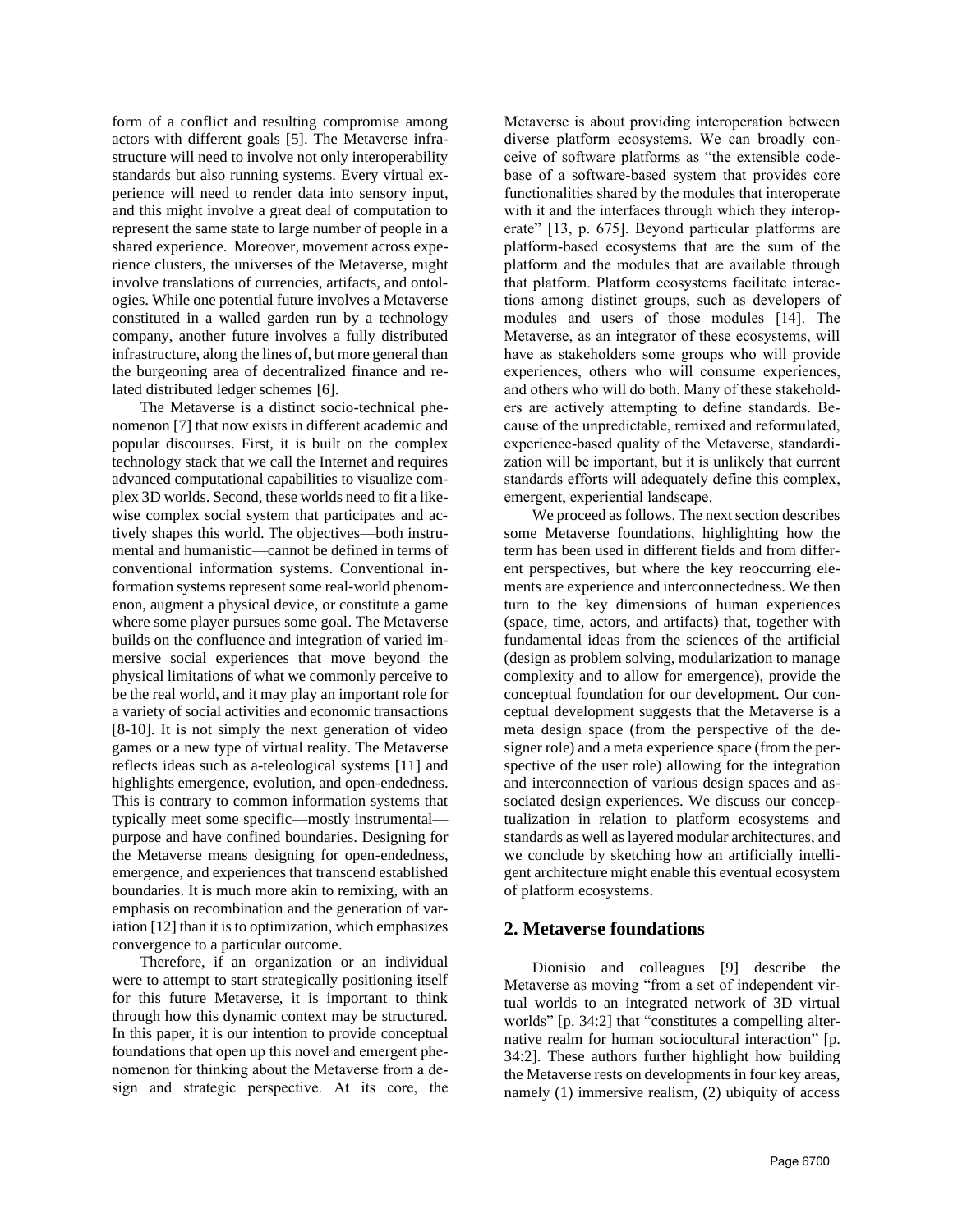and identity; (3) interoperability; and (4) scalability. They focus on the current state of computing to enable the Metaverse. Other definitions have applied the notion to interconnected mixed reality spaces [8] or to learning in virtual spaces [10, 15].

There are two key constituting aspects that together differentiate the Metaverse from other phenomena that also create virtual experiences, such as video games and virtual worlds. First, the Metaverse integrates and interconnects varied social experiences in one encompassing system. Second, the Metaverse does this without the need for game-specific rules and goals. That is, the Metaverse provides a digital infrastructure [4, 16] that allows a wide range of experiences to be composed into a whole. Humans perform a composition of experiences when they plan an evening out, based on the infrastructure of a city, and the Metaverse will involve a similar infrastructure for humans to enact experiences. In contrast, however, it is important to remember that the Metaverse has virtual, synthetic aspects and therefore allows for various activities that do not have to adhere to physical limitations. The Metaverse allows its "residents the ability to fly, to teleport, to change gender or even adopt nonhuman forms and indeed the ability to switch back and forth between these different persona" [15]. The Metaverse provides alternate human experiences that move beyond the boundaries of the real world, augmented or not.

This is hinted by recent developments in gaming environments. For example, Epic Games launched a violence free island within their game Fortnite to host a series of concerts. Qualitatively different experiences—including different rules—were made available to human agents in the same digital space. This notion of experience and transition among experiences will be a key defining feature of the Metaverse.

Moreover, there are some practical emerging areas of design. For example, human drivers in level 4 autonomous vehicles may be engaged in virtual worlds when the vehicle finds itself in a situation that requires human control: the vehicle will be summoning the driver out of virtual reality and the driver will need to transition, acquiring situational awareness. The summoning and the transition are both aspects of the Metaverse.

In the next section, we examine the key dimensions of human experience used to study how digital technologies have revamped everyday life experiences, to then apply this conceptual framework to the analysis of the Metaverse from a distinct design perspective.

## **3. Computing and experience**

Recent information systems literature has highlighted the reality-shaping nature of digital technologies [17-19]. One key aspect in this reality-shaping nature of digital technologies is how they relate to human experience [20]. Key dimensions of human experience have been discussed in the context of experiential computing—the phenomena related to how human experience is increasingly penetrated by, and intertwined with, computing technology [20]. Humans use digital technologies in everyday tasks—tasks that are not computational per se, such as talking or shopping and digital technologies mediate the various dimensions of human experience (Figure 1).



**Figure 1. Key dimensions of human experiences [20]**

While experiential computing attends to experiences in a physical world penetrated by digital technologies, the Metaverse creates experiences in an alternate reality—an advanced form (both qualitatively and quantitatively) of imagined computing [20]. Next to experience, however, one key element of the Metaverse is the interconnectedness of experience—it is the integration of various experiences [9].

Next, we use these four dimensions of human experience to attend to the key design decisions about the Metaverse as varied and interconnected immersive experiences with unprecedented depth. We add a fifth dimension that is central to the idea of the Metaverse as a meta design space—the transition dimension, which conceptualizes the integration of different design spaces and the movement between those design spaces.

# **4. The Metaverse: Design spaces and design tensions**

Creating the Metaverse is a design problem where designers (1) identify and implement feasible solutions [21] to create distinct experiences and (2) understand these as part of a meta-design space that allows for the integration of separate experiences. We capture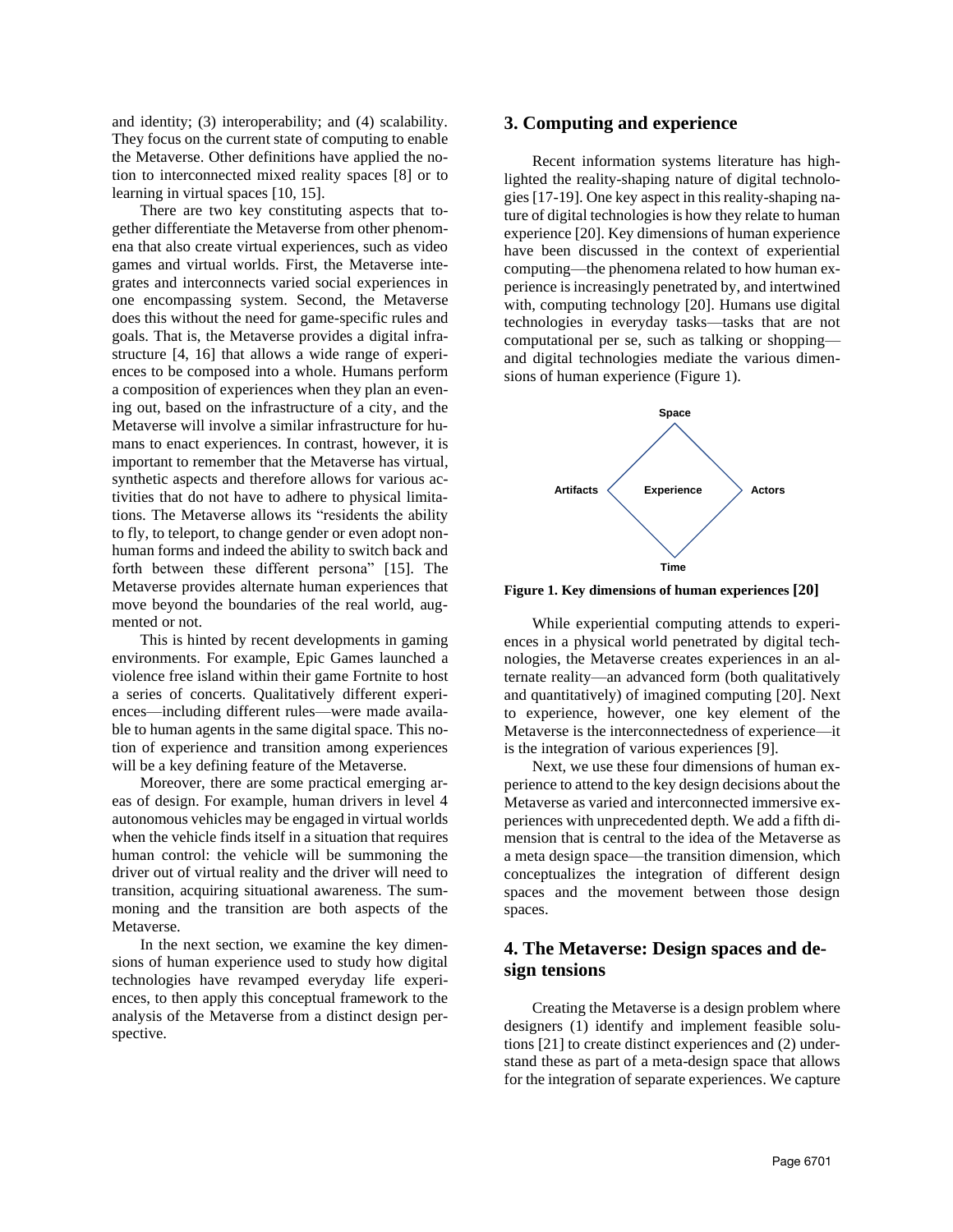the first aspect in the key dimensions of human experience and the second in an additional transition dimension. That is, each unique experience is a design problem itself, but so is the overall design of the Metaverse.

The various design dimensions vary along their dimensional ranges, and thus involve tensions—spatial tensions, temporal tensions, artifactual tensions, actor tensions, and transitional tensions. Together, these dimensions constitute the overall problem space in which feasible solutions can be generated, each describing a distinct experience space.

Figure 2 visualizes the Metaverse as a meta design space of interconnected design spaces. While each design space creates unique experiences through variations along artifactual, spatial, temporal, and actor dimensions, it is the meta design space that defines important aspects such as the Metaverse's overall governance, including questions of control and ownership. Tensions that may exist across the various dimensions of human experience thus exist in various combinations, which reflect the designers' specific design choices.



**Figure 2: The Metaverse as a meta design space of design spaces**

#### *Spatial tensions (where)*

Human experience—in the real world as in alternate realities created by digital technologies—exists in space. While early computer games, for instance, provided two-dimensional experiences, contemporary video games mostly present vast three-dimensional spaces. Limitations that exist in the physical world do not exist in the digital world, at least not conceptually, and contemporary computer games are free to vary physical constants [22]. In Neal Stephenson's novel, we read the following about the grand street of the Metaverse in which Hiro immerses himself:

> *The dimensions of the Street are fixed by a protocol, hammered out by the computer-graphics ninja overlords of the Association for Computing Machinery's Global Multimedia Protocol Group. The Street seems to be a grand boulevard going all the way around the equator of a black sphere with a radius of a bit more than ten thousand kilometers. That makes it 65,536 kilometers around, which is considerably bigger than Earth.*

Key spatial design decisions in the Metaverse are related to whether—and how—the Metaverse constrains versus affords movement in space. To conceptually attend to these tensions (spatial constraint versus spatial affordance), we can draw on some terminology that is used in video game development, where the notion of open world describes virtual spaces that allow users free navigation in an open space. An open world affords users to freely navigate the Metaverse (or the part of the Metaverse she is currently in), while a closed world approach (deliberately) constrains this navigation—that is, the Metaverse designer can decide on the spatiality of experience. Figure 3 illustrates this view.

#### **Figure 3:Designing Metaverse spatiality**

As the Metaverse combines varied experiences, it can combine all flavors of closed and open-world approaches. We see some evidence of that, for instance, in Epic's Fortnite, where parts of the game provide an open-world experience while the aforementioned concert provides a limited space where users attend that concert.

#### *Temporal tensions (when)*

Human experience exists in time. Most conceptions of the Metaverse assume that experience is in real-time (opposed to asynchronous), but the Metaverse designer can decide on the temporality of experience. Consider what Neal Stephenson writes in Snow Crash:

> *A Metaverse vehicle can be as fast and nimble as a quark. There's no physics to worry about, no constraints on acceleration, no air resistance. Tires never squeal and brakes never lock up. The one thing that can't be helped is the reaction time of the user. So when they were racing their latest motorcycle software, holding wild rallies through Downtown at Mach 1, they didn't worry about engine capacity. They worried about the user interface, the controls that enabled the rider to transfer his reactions into the machine, to steer, accelerate, or brake as quickly as he could think.*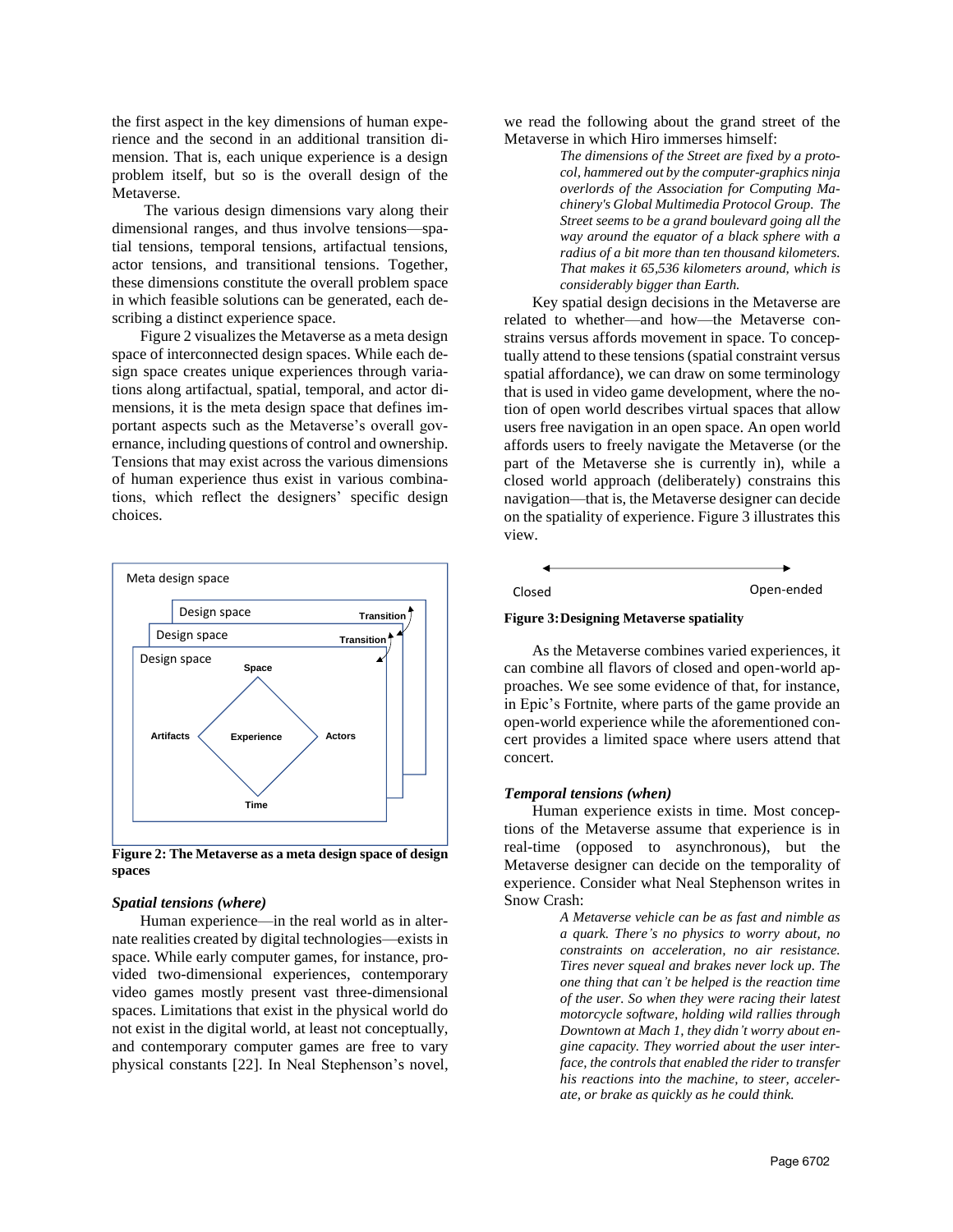We can think of experiences that are contemplative, that take place at slow pace, where every movement takes a considerable amount of time—perhaps more than compared to what we would expect in real life. We can also think of experiences that are reactive, fast-paced, perhaps more reactive than what we normally experience in the real world. A 3D chess game might be contemplative, a shooter might be reactive, and a social experience in the Metaverse might have elements of both. Different genres will require different pace and hence different experience temporality. Figure 4 illustrates this view.

Contemplative Reactive

#### **Figure 4:Designing Metaverse temporality**

Designers of each experience will have to make design decisions along the dimension of temporality. Given the reactive nature of many games, one might expect this dimension to dominate, but there are surprising number of contemplative activities, including puzzle-solving, sculpting, and meditation, represented in the current repertoire of virtual reality games. Moreover, the contemplative activities may have health benefits [23].

#### *Artifactual tensions (what)*

Humans experience artifacts as they perceive them and interact with them, both in the real world and the Metaverse. While artifacts in traditional information systems are representational in that they provide a high-fidelity representation of some focal realworld phenomenon [24, 25], this is not necessarily the case in the Metaverse. Artifacts can be representational (such as when a rock is displayed that is based on a real-world rock), but they can also be imagined (dragons do not exist in the real world).

Recent technical advancements allow for detailed-high resolution images—but what people want is often *fidelity*. Fidelity is a measurement of the quality at which a certain artifact is a representation of some focal phenomenon. Metaverse designers may deliberately depart from any real-world experience and provide imagery that cannot be thought of as a faithful replication of an existing location. Hiro experiences the grand street of the Metaverse as follows:

> *It is the Broadway, the Champs Elysees of the Metaverse. It is the brilliantly lit boulevard that can be seen, miniaturized and backward, reflected in the lenses of his goggles. It does not really exist. But right now, millions of people are walking up and down it.*

Still, it might be an oversimplification to see "imagined" as the opposite of "faithful." Instead, we can apply the concept of fidelity to the concept of imagination—if something imagined is displayed with a high level of detail it seems reasonable to suggest that it is a high-fidelity representation of an imagination.

This becomes clear when we consider how much of what we are seeing in, for instance, contemporary video games are imagined versions of high-fidelity representations—for instance rocks that look like real rocks but do not necessarily have real-world counterparts (no specific rock exists in the real world that is the 'original' for that specific representation).

We can thus define artifact characteristics in the Metaverse in terms of fidelity and imagination (Figure 5).



**Figure 5: Designing Metaverse artifacts**

#### *Actor tensions (who)*

To experience the Metaverse, users need some form of digital interface. Contemporary versions, like the one proposed by Epic Games, use third-person or first-person avatars. These have specific properties and capabilities to interact with the Metaverse's artifacts as well as other actors across the Metaverse's space and time. Hiro has chosen to just look like Hiro in the Metaverse:

> *Hiro's avatar just looks like Hiro, with the difference that no matter what Hiro is wearing in Reality, his avatar always wears a black leather kimono.*

The Metaverse designer can decide whether the actor is in resemblance to the human user (on social media sites humans represent themselves) or whether the user can take on a very different role, perhaps coupled with different capabilities (a concept known from role-playing games). In the physical world there is a singular self, and although that self can have a variety of roles and identities, there is, in the end, one physical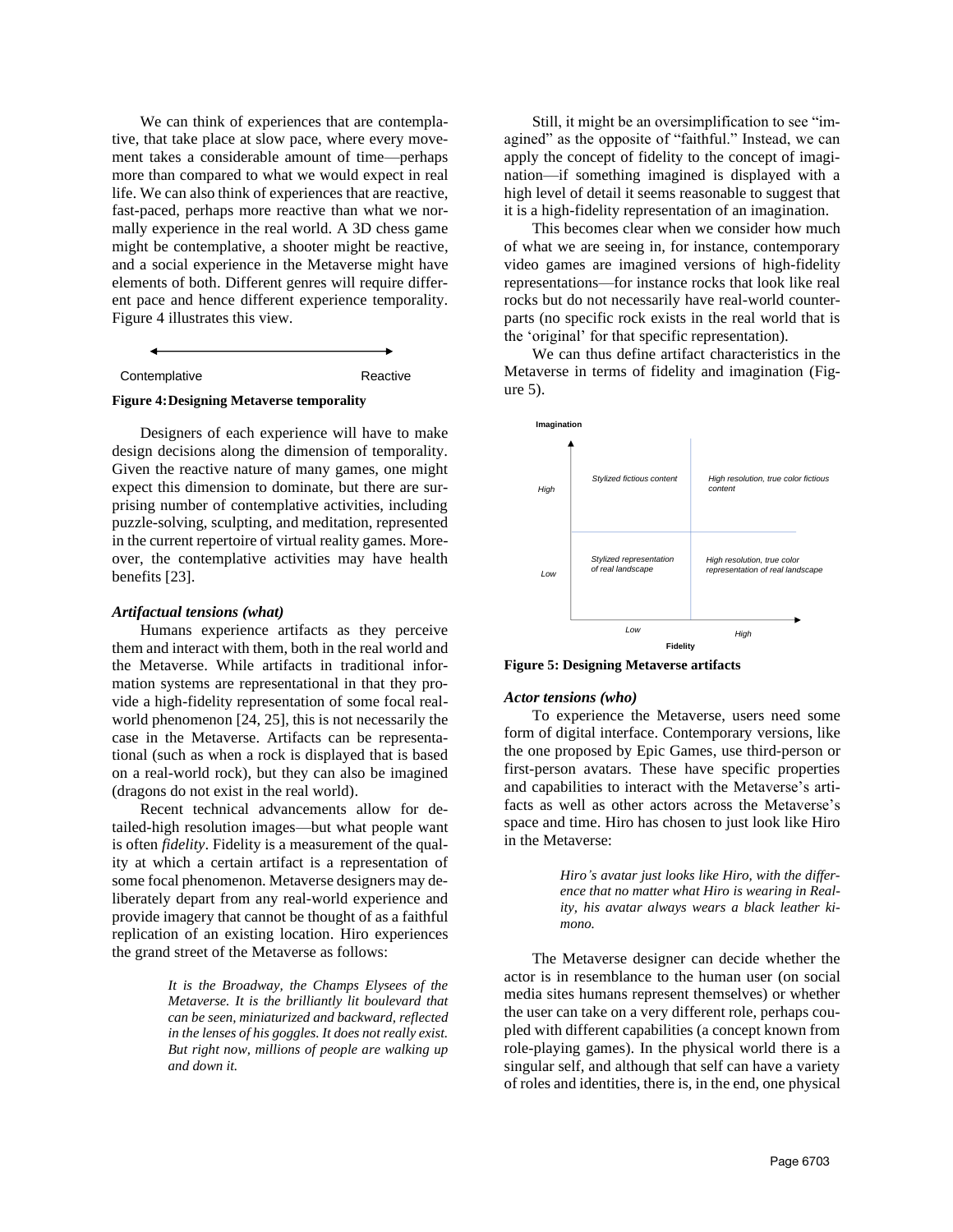instantiation. In the Metaverse, however, the singular, physical self can generate multiple instantiations (or entities, or avatars, or personas). These entities can be entirely unrelated, or, in some instances they can be linked. Although the individual (non-virtual) self may only experience the Metaverse when actively engaged, the online selves may be active and working toward some goals or influencing environments in some way. In this sense, the singular self may delegate to multiple selves, and the multiple may act, to some degree, autonomously [26]. Figure 6 visualizes this view.

| S <sub>fl</sub> | Selves |
|-----------------|--------|



#### *Transition tensions*

Experience dimensions describe the problem space in which designers create unique experiences within the Metaverse. The transition dimension (and associated tensions) describes the integration of different experiences (and hence design spaces) across the Metaverse—that is, how one moves from one experience to another. In Snow Crash's Metaverse, one gets around using a monorail:

> *It is a hundred meters wide, with a narrow monorail track running down the middle. The monorail is a free piece of public utility software that enables users to change their location on the Street rapidly and smoothly. A lot of people just ride back and forth on it, looking at the sights.*

From the perspective of the Metaverse as a meta design space, another question is: How does one move from one experience to another, that is, from one design space to another. While the first four design dimensions addressed experience, this fifth design dimension addresses interconnectedness.

To describe a transition, we require three elements: the source, the destination, and the transformations required to move from one experience to the other.

The transition dimension is thus orthogonal to the other four design dimensions as any transition applies to spatiality, temporality, artifacts, and the actor. Actor transitions, for instance, may involve a change in the user's roles and abilities. Spatial transitions may involve moving from a two-dimensional space into a three-dimensional space. Temporal transitions may change the pace of interaction. Artifactual transitions may involve moving from one environment to another, perhaps with entirely different physics and applicable rules.

We can thus describe two elements of transitions that relate to (1) the experience (artifacts, space, temporality, actors) as one moves from one space to another, and (2) the design of the transformation itself. Regarding the experience, transitions may vary from incoherent to coherent: if the transition involves moving from one space to another, where each space creates quite different experiences, the transition is incoherent (for instance, as one moves from a two-dimensional game to a three-dimensional game or from a shooter experience to a racing experience). Coherence has been measured in relation to both texts and images [27, 28].

Regarding the transformation, it can vary from discontinuous to continuous: a continuous transition is one where the transformation occurs in a stepwise manner, whereas in discontinuous transformation the transition is abrupt. Figure 7 visualizes this view.



**Figure 7: Designing Metaverse transitions**

Consider Fortnite, where the gamer can move between different experiences, but where the transition from one experience to another is through a user interface. On the one hand, the same engine is used for all experiences and the physics, and looks are comparable, thus creating a sense of coherence. On the other hand, the user must use a user interface, that is, must leave one experience to move to another, creating a sense of discontinuity.

The notion of coherence is important to the composition of experiences. For example, one can plan a night out where the events seem discrete, or one can plan a night out with themes that surface in each of the experiences. Indeed, one of the important aspects of narrative construction is the introduction of connecting tissue between episodes that on the surface are dissimilar. For example, several episodes might be connected by a common activity: back-to-back episodes in Paris, Berlin, and London might explore virtual art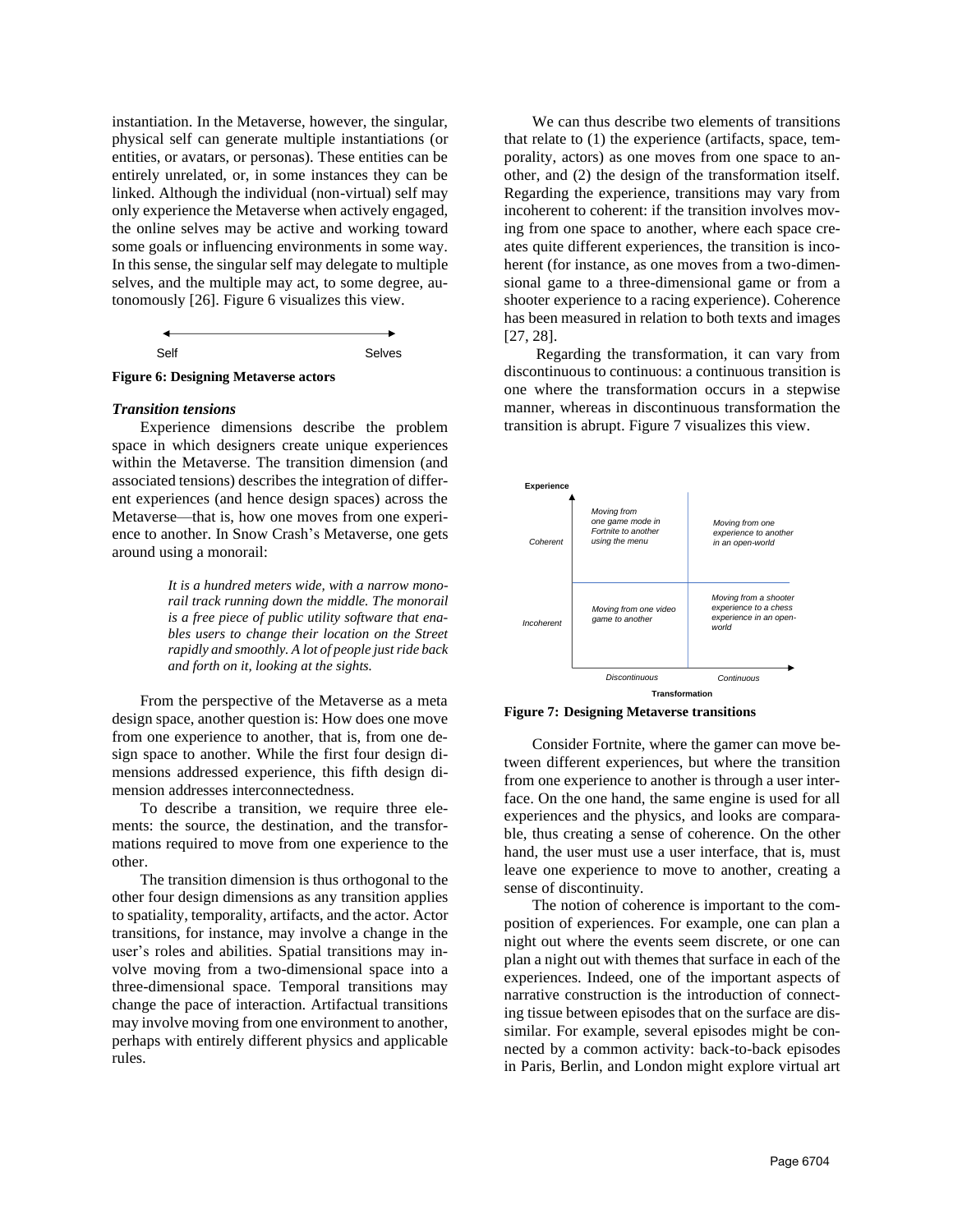scenes. Just as in literature, connecting tissue might involve the use of metaphor: for example, a shovel in a construction game might morph into a wand in a phantasy game.

Cities allow for fun evenings because experiences can be composed in coherent ways. Because city infrastructure creates a dense landscape of services, many experiences can be combined in a short amount of time [29].

The Metaverse could also allow experiences to be composed in coherent ways. Whereas a city relies on physical zoning and transportation infrastructure, the Metaverse might rely on virtual zoning and scene-transition infrastructure. Even though one can imagine a randomly created graph of virtual services, there are advantages to some kind of virtual zoning in which conceptually close experiences are close to each other. And even though transitions might be designed to be instant, slower transitions might be important for several reasons. Cognitively, we are used to adjusting to a new context even before we enter it, and so some time to adjust may be important. Technically, moving from one virtual experience to another may mean rebuilding complex high-fidelity maps while converting currencies and artifacts for use in a new context. Some time to get that done may be necessary to avoid waits and glitches.

More generally, to be effective, the Metaverse will want to host many different experiences that can be recombined. The meta experience—the virtual night out—can then be designed, and coherence for most would be one of the design objectives.

# **5. Discussion**

The dimensions we have introduced in this paper are intended to help scholars theorize about the Metaverse. They are not intended to be comprehensive. In this section, we discuss how the emergent discourse on the Metaverse has its heritage in established discourses in the Information Systems field—and how the discourse on the Metaverse can draw on those discourses as well as contribute to those discourses.

We can view the development of the Metaverse in the trajectory of computation in the digital age. For decades, digital technologies have been interwoven with the fabric of organizations [30], building on their key capability to represent some focal real-world phenomenon such as a system or process [24, 25]—also referred to as representational computing [20]. Over the past two decades or so, digital technologies have become part of our everyday experiences, in terms of digitally-mediated embodied experiences (such as when people use wearables or navigate with their iPhones)—also referred to as experiential computing [20]. A third category is imagined computing, where the interaction with a computer is an end in itself, as in the case of video games or virtual worlds [20].

Continuing from this view, the Metaverse moves beyond merely representing or augmenting the real world but aims to generate alternate realities—as foreseen in Neal Stephenson's novel. As it involves interactivity and sociality and as it interconnects a broad variety of human experiences, it moves beyond a simple notion of imagined computing and foreshadows another step in the evolution of computing—transcendental computing. That is, computing that allows for new categories of experience. This transcendence will rely on a technical stack rooted in Internet technologies. And the technical stack may need to be extended.

### **5.1 Platform ecosystems and standards**

One way to think about the Metaverse is as a collection of universes, such as game universes (as indicated earlier, we can conceive of universes as the experience clusters of the Metaverse). Every universe has a set of services that allow for the persistence of past experience, reputation, found artifacts, and purchased artifacts or skins. That is, every universe has an infrastructure. The Metaverse encompasses these different infrastructures, and services it provides include ways of translating or converting currencies or skills or artifacts from one universe into another. Many of the universes think of themselves as platform ecosystems, in that they may allow for user-based content and third-party sellers who provide additional goods and services. Some researchers have begun talking about an ecosystem of ecosystems [31]. Maybe this climb up in abstraction is necessary. Or maybe the process of building the Metaverse will result in more streamlined and loosely coupled architectures.

One place to look for theories that might guide the study of the Metaverse is organizational design. Mintzberg, in discussing corporations, made the general observation that there are five coordinating mechanisms between entities. One is mutual adjustment, and another is direct supervision. The next three are types of standardization: Standardization of work processes, standardization of outputs, and standardization of skills. He points out that it is standardization that can relax the need for direct supervision, while at the same time reducing the need for mutual adjustment [32]. Indeed, information systems literature has engaged with how technological standards emerge in ecosystems [32], and of late, standardization is an active area of research for various services expected of the Metaverse [9, 33].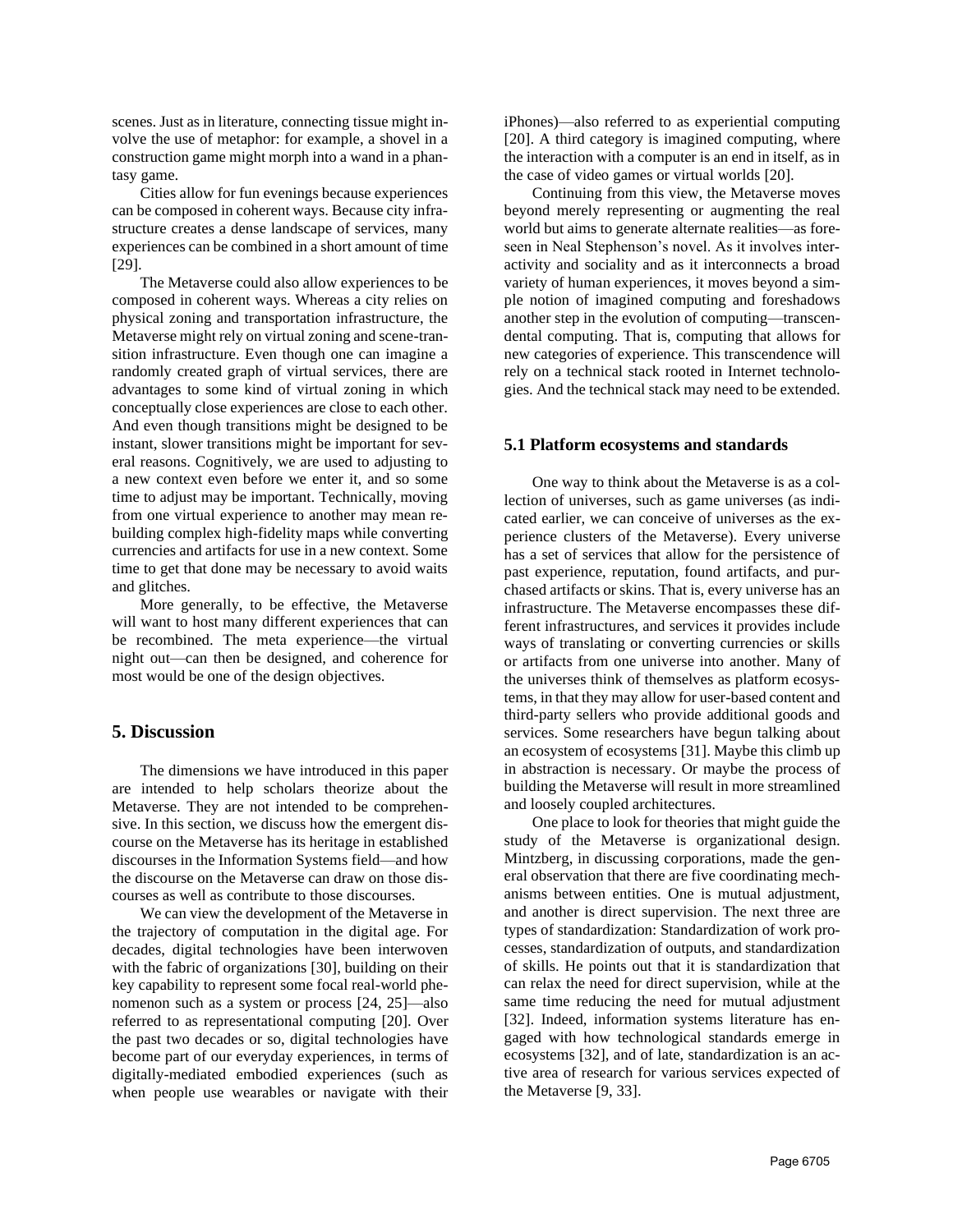In one view, the meta design space provides the foundation for various design spaces. Each design space—and hence each experience—is a platform for content and actors. While the meta design space provides the rules that apply to everything that exists in the Metaverse, each design space will have its own rules to create distinct experiences. In this view, the meta design space is an infrastructure that constrains the design choices for all subordinate design spaces and hence platform ecosystems that exist in the Metaverse.

Platforms can create external network effects [34]. Indeed, the Metaverse requires such effects to be sustainable [9]: the Metaverse needs to push for universality, since otherwise, there will not be enough recombination possible to make the extra level of hierarchy valuable.

Another perspective is the following. If the Metaverse creates strong standardization around services, then perhaps the boundaries of current universes, such as game universes, will be increasingly artificial. That is, maybe just one level is needed, but a level that is truly universal. This way of thinking draws from the experience of Internet standardization, which purposefully pushed for universal mechanisms [35]. This would suggest that the boundaries between the various platform ecosystems that make up the Metaverse will increasingly diminish.

Specifically, Internet standards provide modularity. On this view, various interconnected experience spaces as well as the various elements in those spaces are modules. The Metaverse platform then provides control and coordination and orchestrates the modules that are available through the platform [34].

While modularity is generally desirable by all potential Metaverse stakeholders, for the larger companies, walled gardens usually provide more profit than open parks. So many companies are willing to modularize services, but within a walled garden. We can already find some Metaverse elements in existing platform ecosystems. For instance, being in the Apple ecosystem allows users to participate in a variety of experiences (listening to music, watching videos, using a variety of apps) and transitioning between these experiences is relatively easy, albeit not continuous. Is there a world where the walled garden owners are willing to release some of their control, under the belief that they will prosper from growing interest? The recent position statements and legal fights involving these owners—including Apple, Epic, Facebook, and Google—presage negotiations to come [36]. In particular, the dimensions of the meta design space may affect the platforms: increased combinatorics may increase participation, while at the same time creating long tails of personalized experiences. Transitions may require sharing of computational resources, which may encourage cross-platform bundling to decrease the complexities of billing users or competitors.

## **5.2 Digital innovation & layered modular architectures**

We have conceptualized the Metaverse as interconnected design spaces aiming at generating various interconnected experiences, and we have highlighted how the Metaverse can provide the foundation for various experiences. In this sense, the Metaverse can be generative by facilitating recombination [37].

In digital innovation, "digital technologies and associated digitizing processes form an innate part of the new idea and/or its development, diffusion, or assimilation" [38, p. 224]. A key factor allowing for digital innovation is the organization of digital artifacts in a layered modular architecture, which is a key organizing principle of the contemporary Internet [20].

First, modularization allows for fast growth and emergence [39]. Second, the organization in different layers allows Metaverse participants to be innovators at different levels. While companies like Nvidia may be providing the devices that are required to power the immersive visualization of the Metaverse, game developers like Epic may provide the engines that are required to generate that immersive visualization.

Of course, these are generally for-profit companies, and they look to leverage successful modules by subsuming related modules in their efforts to expand their platforms—a practice referred to as envelopment [40]. The Metaverse will involve emergent experiences in an open-ended, layered modular platform architecture. New, emergent experiences will continuously emerge as existing domains are continually contested.

## **5.3 Artificial intelligence**

Because of the sheer scope, scale, and unpredictable, emergent character of the Metaverse, it is a likely candidate for the incorporation of artificially intelligent technologies. Such technologies will, of course, be involved with the experiences themselves, but also with the structuring of the transitions and the underlying standards.

In terms of experience, the vast amount of content needs to be available and interactive. Such vast amounts of content cannot be generated by human designers alone. Instead, increasingly autonomous tools powered by artificial intelligence methods will be able to generate high fidelity content with speed and at scale [41].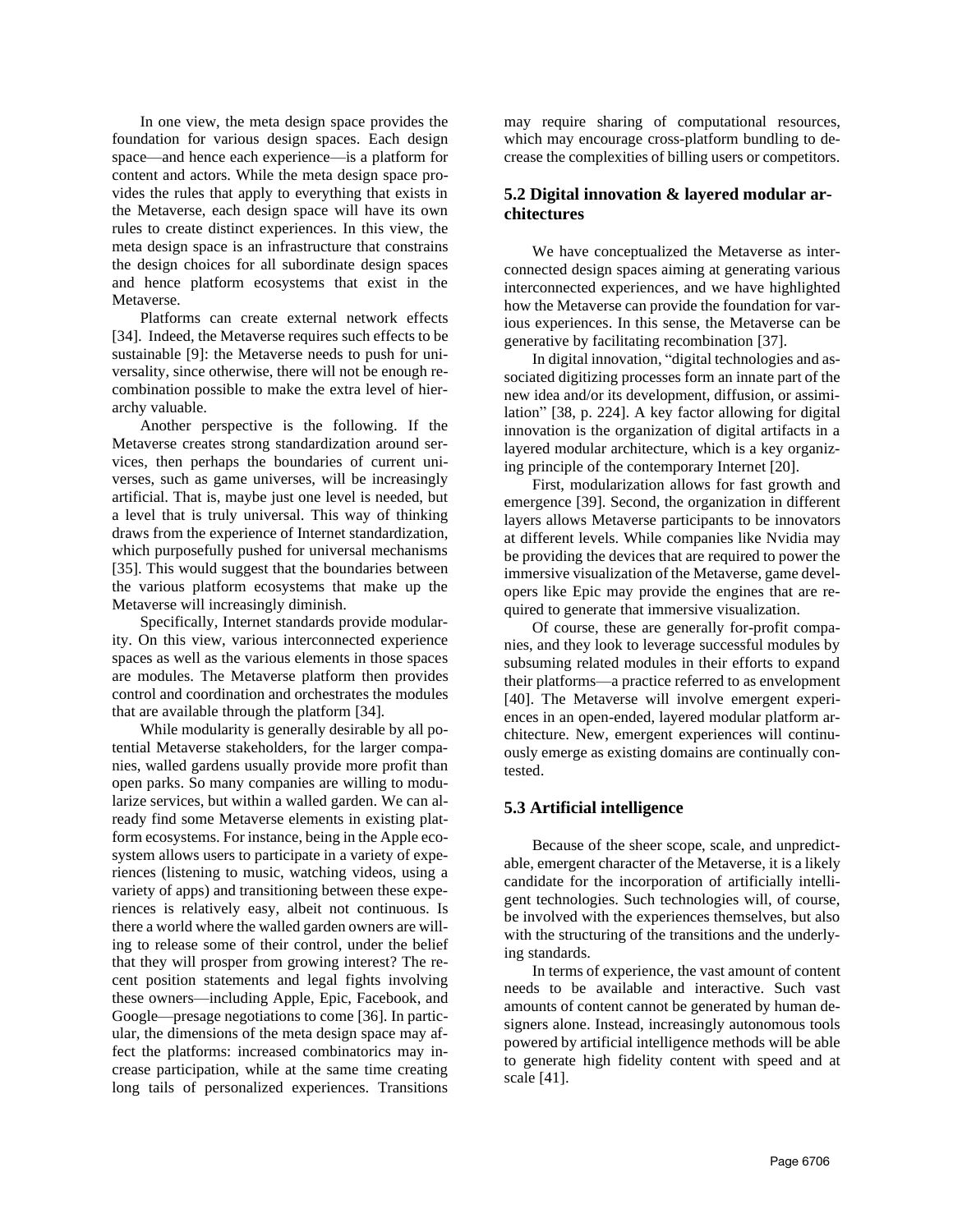In terms of standards, one cannot predict the use cases for between-environment experiences—the transitions, translations, and transformations that will make the Metaverse what it will become. There will be a host of opportunities for artificially intelligent agents to play different roles that support new kinds of experience. Such agents need to learn, reconcile, and enact the delegated agency of those interacting with the Metaverse. They will act as the procedural glue that can integrate experiences. If we take contemporary video games and online environments as the reference point, non-human characters and bots will be implemented in terms of rational, perhaps learning, agents that can evolve as they adjust their behavior over time [42].

The use of artificial intelligence for content generation and to support emergent experiences is critical for any organizational strategy that involves the Metaverse.

### **6. Conclusion**

The Metaverse can be viewed as the next generation of the Internet that increasingly provides varied and interconnected immersive experiences. To this end, we have conceptualized the Metaverse as a meta design space that supports transitions and recombination of experiences centered in current and future platform ecosystems.

The Metaverse is now an empirical phenomenon as software vendors aim to move towards implementing such interconnected immersive experience and have started to create business models around the idea. Moreover, the tussle over who will own the Metaverse—and thus questions of ownership, power, control, and governance that move beyond mere technical issues—has started.

One may argue that the Metaverse discussion is old wine in new bottles and that similar discussions have been led in the context of immersive systems and virtual worlds. However, the universality of the Metaverse concept suggests that the Metaverse might be the next evolutionary stage of the Internet, as it allows for the recombination not just of web content, but of immersive and emergent experiences. Moreover, the Metaverse will involve not only transitions between immersive virtual experiences but transitions between physical and virtual experiences. Simulations allow us to create things in a virtual world that are then transformed back into physical artifacts and processes, thus increasing our overall ability to produce goods and services. The thrust for integration and interconnectedness of tomorrow is not going to look the same as yesterday.

The confluence of platform ecosystems and artificial intelligence will work to provide a variety of experiences. The information systems design challenges revolve around the question of how to recombine these experiences. If we conceive the Metaverse to be an evolved version of the Internet, then we are led to consider the large-scale societal consequences of this technology: Who will use the Metaverse? Who will own the Metaverse? And, most importantly, to what end?

## **Acknowledgements**

This material is based upon work supported by the National Science Foundation under grants 2128906, 2113906, and 1909803.

## **References**

- [1] N. Stephenson, Snow Crash: A Novel. Spectra, 2003.
- [2] T. Sweeney, "Why We Need an Opern Metaverse," D. Takahashi, Ed., ed, 2021.
- [3] A. Clark, Natural-born Cyborgs: Minds, Technologies, and the Future of Human Intelligence. Oxford University Press, 2003.
- [4] O. Hanseth and K. Lyytinen, "Design Theory for Dynamic Complexity in Information Infrastructures: The Case of Building Internet," Journal of Information Technology, vol. 25, no. 1, pp. 1-19, 2010.
- [5] D. D. Clark, J. Wroclawski, K. R. Sollins, and R. Braden, "Tussle in Cyberspace: Defining Tomorrow's Internet," IEEE/ACM Transactions on Networking, vol. 13, no. 3, pp. 462-475, 2005.
- [6] H. Chen, E. Gu, and Y. Jiang, "Metaverse: The New Reality," 2018. [Online]. Available: https://metaverse.nyc3.digitaloceanspaces.com/whitepaper/Metaverse-whitepaper-v3.0-EN.pdf
- [7] S. Sarker, S. Chatterjee, X. Xiao, and A. Elbanna, "The Sociotechnical Axis of Cohesion for the IS Discipline: Its Historical Legacy and its Continued Relevance," MIS Quarterly, vol. 43, no. 3, pp. 695-720, 2019.
- [8] B. Ryskeldiev, Y. Ochiai, M. Cohen, and J. Herder, "Distributed Metaverse: Creating Decentralized Blockchain-based Model for Peer-to-peer Sharing of Virtual Spaces for Mixed Reality Applications," in Proceedings of the 9th Augmented Human International Conference, 2018, pp. 1-3.
- [9] J. D. N. Dionisio, W. G. B. III, and R. Gilbert, "3D Virtual Worlds and the Metaverse: Current Status and Future Possibilities," ACM Computing Surveys (CSUR), vol. 45, no. 3, pp. 1-38, 2013.
- [10] D. M. Barry et al., "International Comparison for Problem Based Learning in Metaverse," The ICEE and ICEER, vol. 6066, 2009.
- [11] L. D. Introna, "Notes on Ateleological Information Systems Development," Information Technology & People, vol. 9, no. 4, pp. 20-39, 1996.